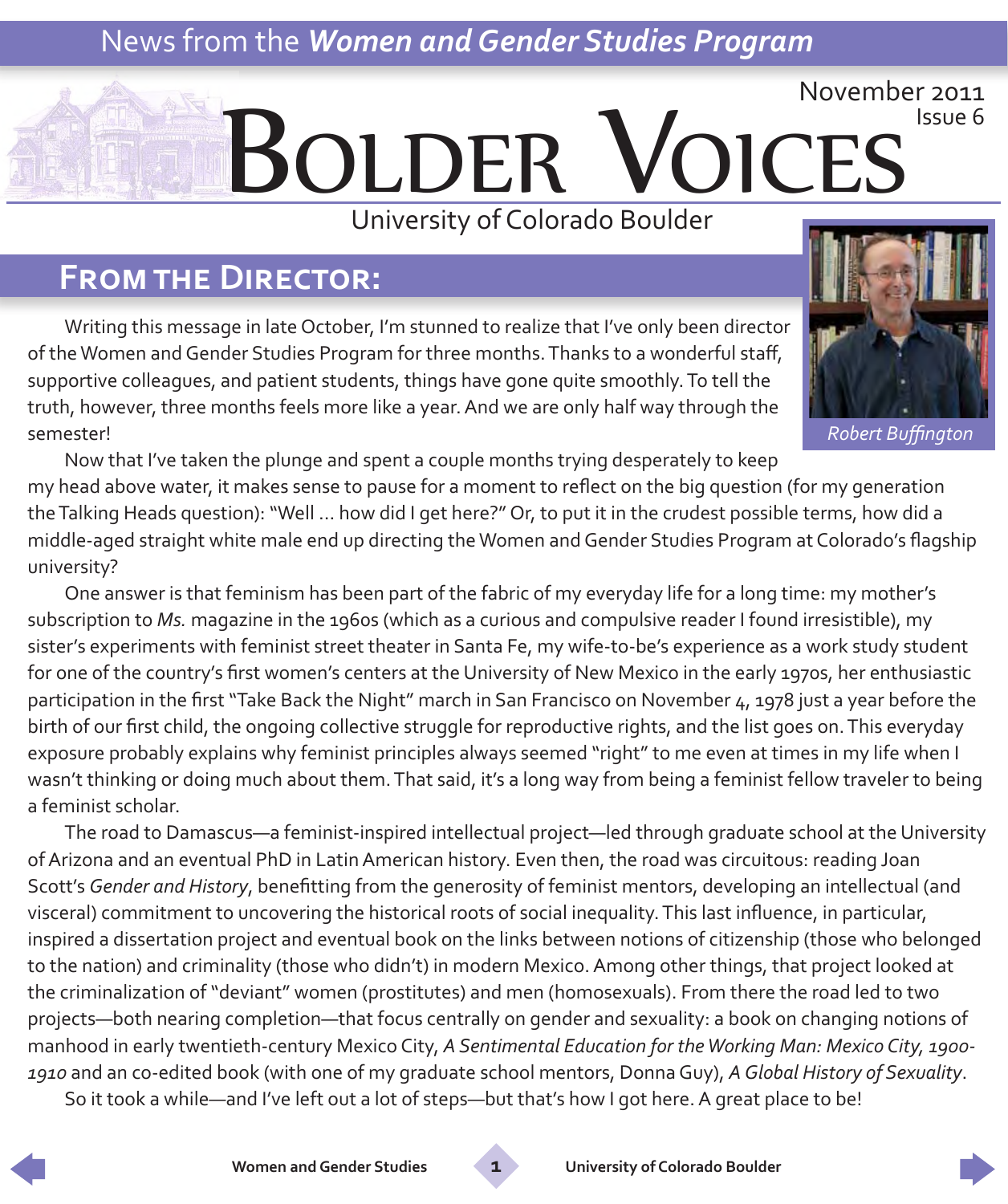## **Alumna Profile: Eliza Williamson '09**

*Eliza Williamson graduated magna cum laude from CU in 2009 with degrees in both women and gender studies and Spanish and Portuguese language and culture. She was awarded a Fulbright Student Research Scholarship which has sent her to Tucumán, Argentina, where she is conducting an ethnography of a public maternity hospital. The Fulbright program is an international exchange program established in 1946 to increase mutual understanding between countries. Recipients of these competitive, merit-based grants travel abroad to study, teach, or do research in one of over 155 participating countries.*

Eliza didn't start out at CU as a WGST major; during her sophomore year she signed up for her first WGST class: Gender, Race and Class in a Global Context. She notes, "that first course opened up a whole world for me; it gave words and theories to things I had sensed all along (patriarchy, cultural hegemony, sexism), and also to things I had never thought about (such as intersectionality theory and critical race theory)." Eliza recalls one day in class when then-director of WGST Polly McLean visited her class: "She asked us to raise our hands if we were WGST majors, which at the time I was not. Some hands went up. 'What's wrong with the rest of you?' she asked rhetorically." Immediately after class, Eliza went to the Dean's Office to change her major from English to women and gender studies.

During her time at CU, Eliza was very involved in campus activities including singing in the Collegiate Chorale, tutoring English as part of the Student Worker Alliance Program, and participating in the Kittredge Honors Program where she led activities such as a weekly knitting group for freshmen. As a member of the WGST Student Advisory Board, she worked on a campus HPV awareness campaign and helped raise money for the Lucile Berkeley Buchanan Scholarship.

In her senior year, Eliza completed an honors thesis which analyzed the *parto humanizado* (humanistic birth) movement in Argentina, and explored how its advocates frame their opposition to hegemonic biomedical discourse about pregnancy and childbirth. She first became interested in this subject during a semester abroad in Buenos Aires, where she learned that "in Argentina, as in other Latin American countries, there is a strong presence of midwives, doulas, and other healthcare professionals who advocate for *parto humanizado*".

When Eliza began her application for the Fulbright program, she knew she wanted an "on the ground" perspective on these issues, and made contacts with two doctors working in a hospital in Tucumán, Argentina that espoused a Family Centered Maternity Care model. She worked with these two doctors as well as WGST's Lorraine Bayard de Volo and Robbie Davis-Floyd from the University of Texas at Austin to develop her research proposal. Eliza admits she found the Fulbright application process "arduous and nerve-wracking", writing numerous drafts of her grant proposal and personal essay and waiting months to hear the results. She notes that she "had a lot of support doing it, though. Lorraine Bayard de Volo was instrumental in my application process, and she continues to be now that I am in the field. I couldn't be more grateful for all the folks who helped me get the grant and have continued to support me in my work."

After graduation, Eliza spent a few months backpacking through parts of Peru, Bolivia, Brazil and Argentina, taking the "road less travelled". Once back in Colorado, she worked as a community organizer and then field manager for the Rape Assistance and Awareness Program (RAAP) where she went door to door throughout the Denver metro area, raising awareness about sexual assault and securing donations for the nonprofit organization. *(continued on page 3)*







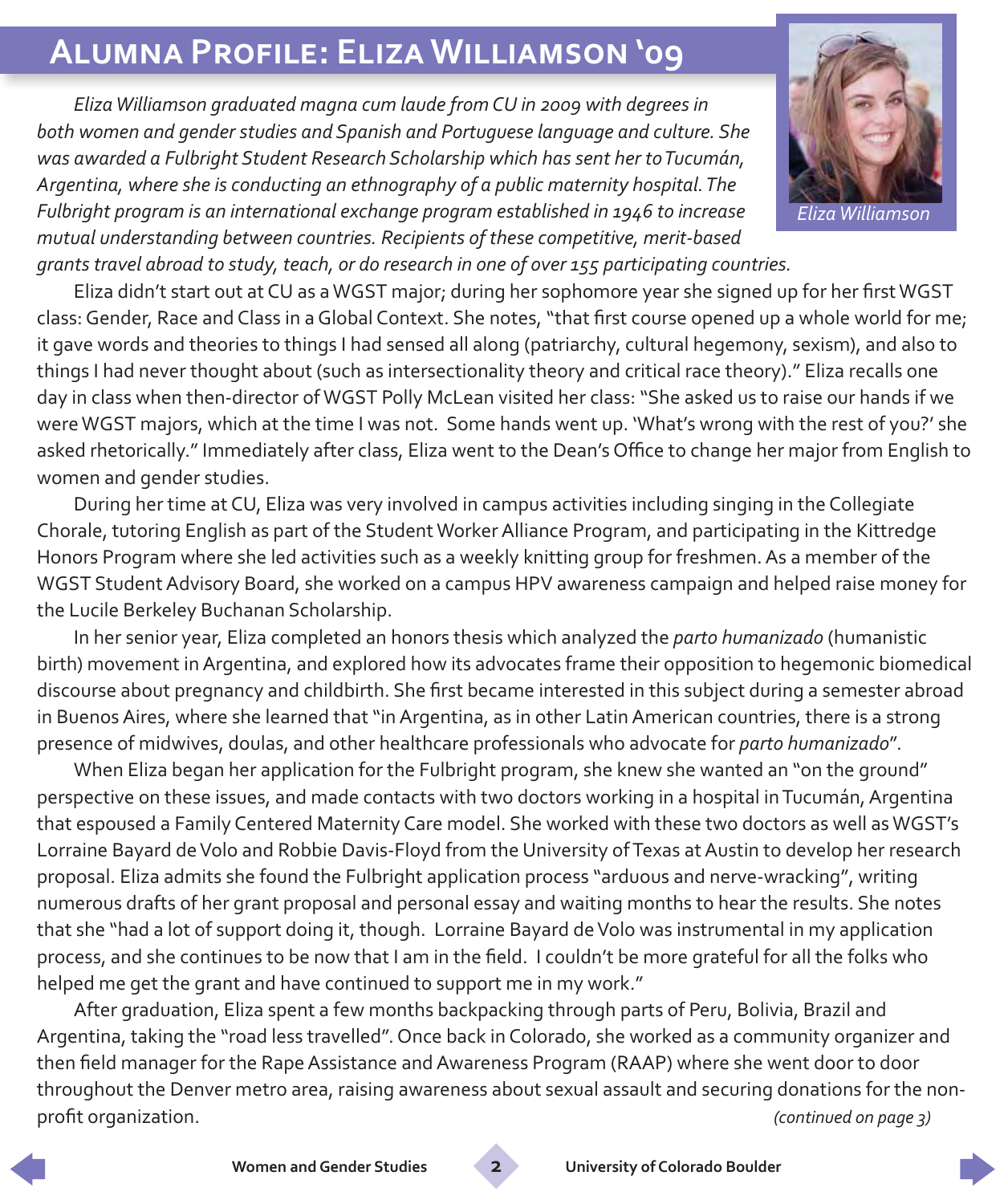#### *Alumna Profile (continued)*

Since March, Eliza has been living in Tucumán, Argentina as a Fulbright fellow. She carries out daily fieldwork at the Hospital Avellaneda, which consists of participant observation, interviews with both staff and patients, and gathering various perspectives on the hospital's perinatal care services. Eliza explains that her fieldwork "focuses on the obstacles to maintaining a Family Centered Maternity Care model at this particular public hospital in Argentina, with the (lofty) goal of contributing to an understanding of how to implement and sustain 'humanistic birth' at other public health institutions in Latin America." She notes that this experience has "made clearer that pregnancy, birth, and motherhood have such varied meanings across cultures. Breastfeeding, for example, is not



a celebrates her birthday<br>with hospital doctors

nearly as taboo as it is in the U.S. Walking down the street, you'll see women breastfeeding their babies without any sort of covering; that's totally normal. It stands in stark contrast to the general discomfort with public breastfeeding in our own country."

Eliza explains that "everything I learned in college allowed me to understand the world on a deeper level. WGST has given me some very valuable tools to fight oppression in my daily life, but it has also encouraged me to be an active participant in social change. It has certainly instilled in me a passion for and a commitment to activist scholarship, which I plan to take to graduate school with me." She also notes her degree in Spanish and Portuguese has not only given her a strong grasp of both languages, but it has also provided her with the tools to engage with current social issues in Latin America.

Outside of her research, Eliza is involved in a local grassroots organization which promotes lesbian and bisexual rights, she participates in various activities of Crisálida (Tucumán's non-profit gender studies/ LGBT library and cultural space), and also enjoys trail running in the nearby mountains. She has attained her TEFL (Teaching English as a Foreign Language) certification and has been applying to graduate schools; she expects to begin a doctoral program in anthropology next fall. After her Fulbright grant is completed, she plans to vacation with her mother on the beaches of Argentina before heading to spend a few months (money permitting) in Brazil, going through all the data she has gathered from her fieldwork and, she hopes, making research contacts in northeastern Brazil for future work.

Eliza has a lot of advice for students wanting to apply for a Fulbright scholarship: "Start early so you can concretize your research ideas. The Fulbright program wants to know that you have a solid idea of what you want to study and that you can carry it out. Talk to professors at CU that share some of your research interests and build relationships with them if you haven't already. Begin building a relationship with the Fulbright office too; the folks there want to see you succeed and will help you a ton. Read as many successful Fulbright proposals as you can, and don't forget to utilize CU's resources, like the writing center at Norlin Library. It's also

very important that you make solid contacts in the target country; you'll need a letter of invitation from someone there to make your Fulbright application viable. Last but not least, pick something you are passionate about! You'll need that passion to carry you through the difficulties of cultural adjustment and (in my case) your lack of previous fieldwork experience."

*Read more about parto humanizado on page 4.*

For more information on how to apply for a Fulbright grant, please contact the Office of International Education: [http://www.colorado.edu/OIE/admin/](http://www.colorado.edu/OIE/admin/graduate.html) [graduate.html](http://www.colorado.edu/OIE/admin/graduate.html) or the Fulbright program: [http://us.fulbrightonline.org/.](http://us.fulbrightonline.org/)

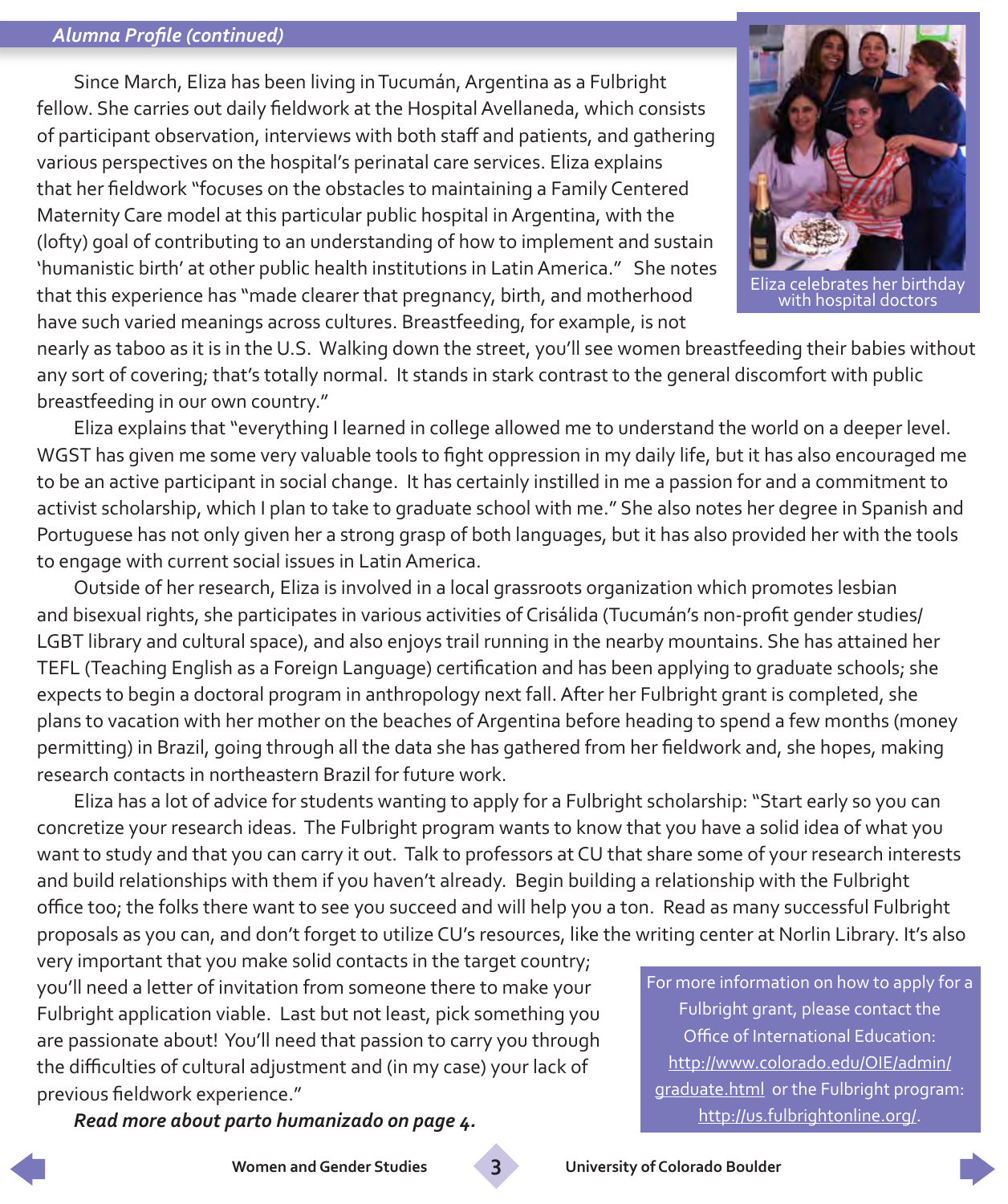### **What is parto humanizado?**

*Parto humanizado*, or humanistic birth, proposes a model of perinatal care that respects the woman's decisions, privacy, needs and desires in the birth process, as well as those of her family. It endeavors to limit technological intervention (such as drugs and surgical procedures) unless medically necessary, and promotes mother-infant bonding, breastfeeding, and the use of midwives and doulas as primary support before and during childbirth.

The rising rates of medical interventions and surgery in childbirth have skyrocketed; the rate of cesarean sections in the United States are more than double the World Health Organization's recommendations, and the number of women in this country whose labor is induced artificially is 2.5 times the rate worldwide. In 10 U.S. states, the practice of midwifery is illegal, and only 26 states provide licensure for midwives.

For further reading on humanistic childbirth:

*Ina May's Guide to Childbirth*, by Ina May Gaskin, MA, CPM *Pushed: The painful truth about childbirth and modern maternity care*, by Jennifer Block *The Thinking Woman's Guide to a Better Birth*, by Henci Goer *Born in the USA: How a broken maternity system must be fixed to put women and children first*, by Marsden Wagner, MD, MS Listening to Mothers survey: [http://www.childbirthconnection.org/article.asp?ck=10396](http://www.childbirthconnection.org/article.asp?ck=10396
)

# **WAGON Cookie Social**

The Women and Gender Studies undergraduate practicum (WAGON) and the Women's Resource Center (WRC) held a Cookie Social on Wednesday, October 5th in the Hazel Gates Woodruff Cottage Library. The attendees enjoyed homemade cookies, milk, and conversation with other WGST students and faculty and WRC staff, while learning about the WGST major and WRC offerings.



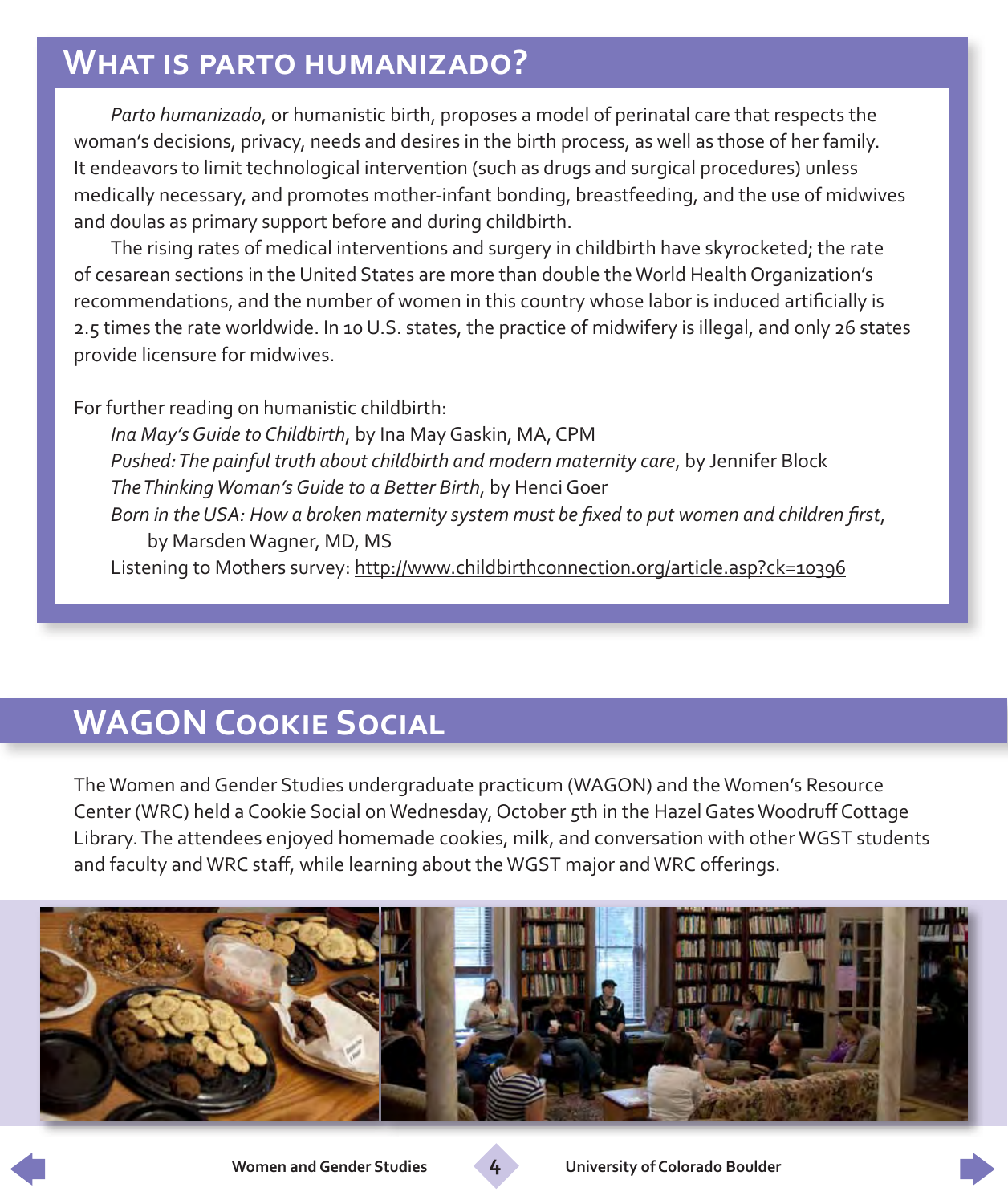## **Student Profile: Meg Staires, WGST Major**



*Meg Staires*

*Meg Staires is a women and gender studies major in her senior year at CU-Boulder. She is a member of the Women and Gender Studies Organization (WAGON) and the Iota Iota Iota Honor Society (Triota).*

#### *1. Why did you choose to major in WGST?*

I chose women and gender studies because before I came to CU, I was trained as a midwife, and I saw firsthand a lot of reproductive issues that women face, both in the U.S. and abroad. I wanted to learn more about these issues, and in particular, what I can do to combat these problems. I also chose this degree because I thought it would compliment the pre-med courses I'm taking... sort of serve as a reminder of why I want to go to medical school.

#### *2. What do you plan to do with your degree in WGST?*

Change the world! Specifically, I plan on going to medical school and after that, working in underserved populations here in the U.S. and in other parts of the world. I am particularly interested

in providing more choices in health care for poverty-stricken women of childbearing age; there is a huge problem with access to good, reliable health care choices for American Indian and immigrant women in the U.S., and I would like to help fill those gaps.

#### *3. What is your favorite memory from your time at CU?*

I have a lot of good memories from my time at CU. One that stands out is when my group from the senior colloquium class presented our ideas for improving CU's response to sexual assault to representatives from the administration and other services at CU. It was really empowering to present our solutions to a very serious problem on campus; it made me realize how important it is not only to be aware of issues in my community, but also to take steps to resolve those issues.

### **Check Out Our New Website! WGST.COLORADO.EDU**

With help from ASSETT (Arts and Sciences Support of Education Through Technology), we launched our new website in October. It provides much more functionality including an enhanced calendar system and access to our library catalog. It also links to our new Facebook page [\(www.facebook.com/WGSTatCU\)](http://www.facebook.com/WGSTatCU) where you can keep up-to-date with our program's news and events. Check it out at <http://wgst.colorado.edu>!



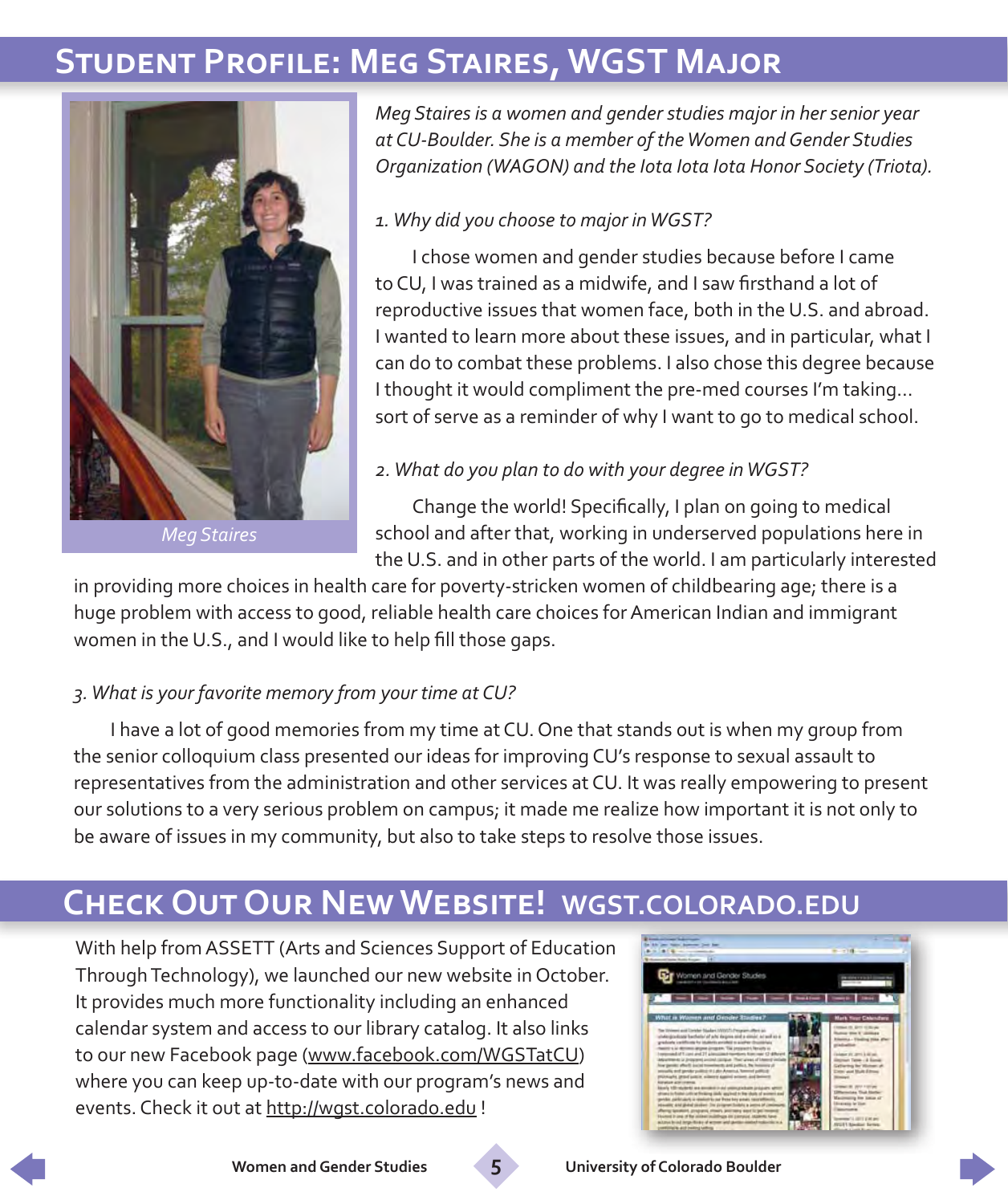# **Alumna Spotlight: Lisa Hall Hagen**

Lisa Hall Hagen finished her WGST graduate certificate in 2009, and then graduated with a PhD in theatre history in 2010. She used her studies in WGST for the basis of her theatre dissertation to great success, with the publication of her book, *Examining the Use of Safety, Confrontation, and Ambivalence in Six Depictions of Reproductive Women on the American Stage, 1997-2007: Staging 'The Place' of Abortion (see below).* Over the summer she moved to Utah to take up a tenure track position at the rapidly growing Utah Valley University. She teaches theatre history, dramaturgy, playwriting and script and text analysis, and was recently invited to be a guest lecturer for two



*Lisa Hall Hagen*

gender studies classes. She has recent publications on the subjects of female playwrights and their plays about female killers, as well as a forthcoming article about the so-called "abortion artist" Aliza Shvarts. She is currently researching a new book on the "theatre" of maternal failure.



#### *Examining the Use of Safety, Confrontation, and Ambivalence in Six Depictions of Reproductive Women on the American Stage, 1997-2007: Staging 'The Place' of Abortion* **by Lisa Hall Hagen**

This book fills a gap created when overtly politicized and polarized writing on abortion is removed. It seeks to explore the ways in which theater can serve as a particularly useful place to explore abortion.

Essentially the book looks at six plays that, to varying degrees of visibility, stage the act of abortion in a way that examines women's ambivalent experiences rather than moralpolitical standpoints.

Available online at:

Mellen Press: [http://www.mellenpress.com/](http://www.mellenpress.com/mellenpress.cfm?bookid=8253&pc=9) [mellenpress.cfm?bookid=8253&pc=9](http://www.mellenpress.com/mellenpress.cfm?bookid=8253&pc=9) Amazon: [http://www.amazon.com/Examining-](http://www.amazon.com/Examining-Confrontation-Ambivalence-Depictions-Reproductive/dp/0773414665)[Confrontation-Ambivalence-Depictions-](http://www.amazon.com/Examining-Confrontation-Ambivalence-Depictions-Reproductive/dp/0773414665)[Reproductive/dp/0773414665](http://www.amazon.com/Examining-Confrontation-Ambivalence-Depictions-Reproductive/dp/0773414665)

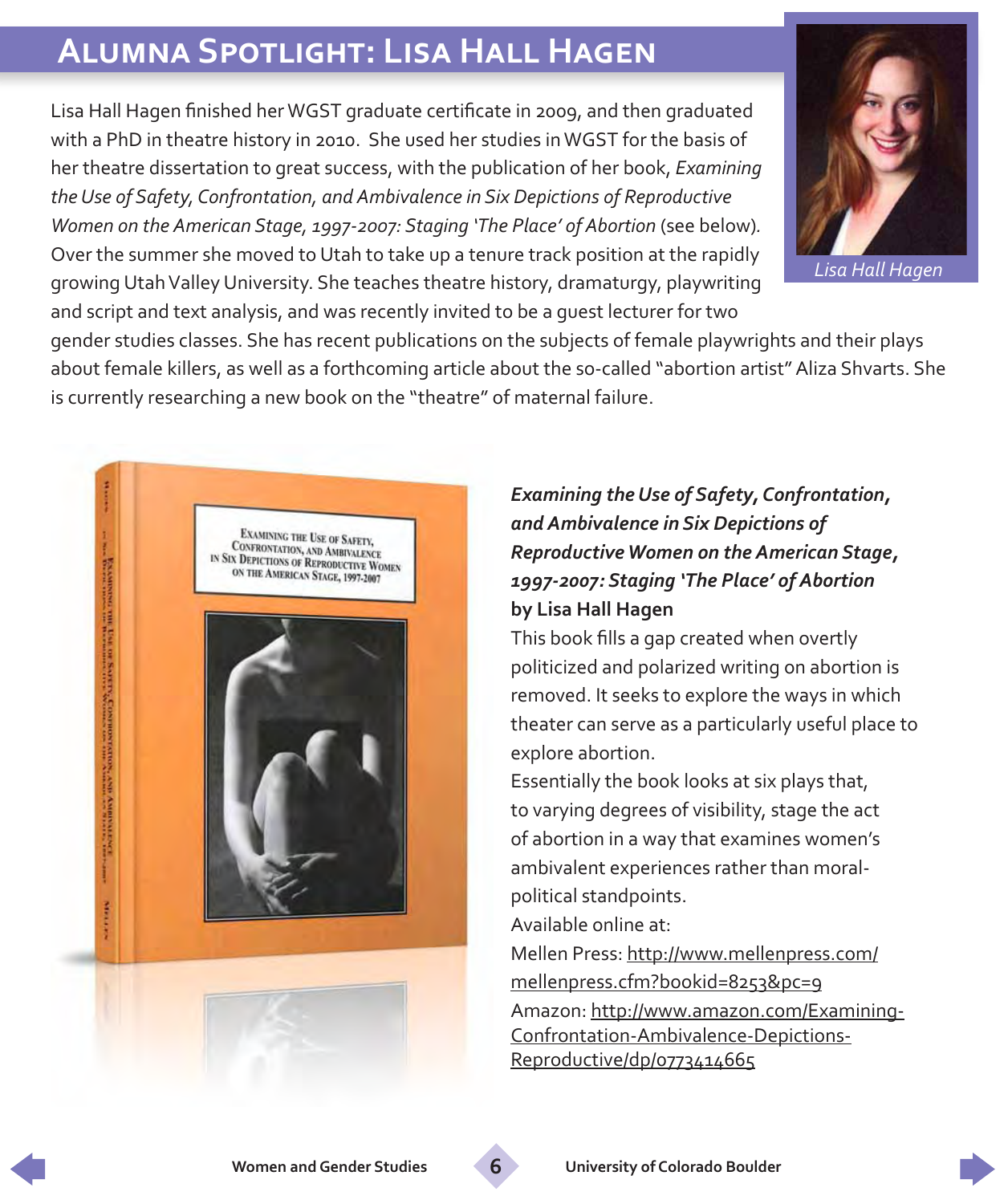# **Alumnae/Alumni News**

**Kate Black (2005)** is a staff attorney at the Texas Defender Service, a non-profit law firm in Houston, Texas. She specializes in the representation of death row inmates in their state and federal habeas corpus proceedings.

**Brook Engebretson-Horton (2004)** lives in Northglenn, Colorado with her partner and lab child Phoebe. She recently received her master's degree in nonprofit management from Regis University. She works for The Gathering Place in Denver, Colorado, the city's only daytime drop-in center for women and children who are experiencing homelessness and poverty. Since 1986, they've existed to support these individuals by providing a safe daytime refuge and resources for self-sufficiency. Brook notes "I utilize both of my degrees often in my work and passion. I am thankful for Women and Gender Studies for making sense of my life and cultivating a passion and career for me."

**Avy (Rachel) Harris (2008)** spent 8 months teaching English on an island off of South Korea and then moved to Ethiopia, where she spent several months facilitating conservation projects and community-based ecotourism through the Ethiopian Sustainable Tourism Alliance. She is currently traveling through Tanzania as an overseas educator for Carpe Diem Education, where she leads groups of students on semester long service-learning trips as part of a gap year experience in East Africa.

**Liza Hensleigh (2005)** works in the CU-Boulder Study Abroad Programs office within the Office of International Education. She manages programs in Latin America, Spain, and Portugal. She is also pursuing a master of public administration part-time from CU-Denver.

**Heidi (Peterson) Knuth (1989)** has lived on the western slope of Colorado for the last 18 years, and has worked for over 20 years with low income, physically and mentally ill, and frail elderly in a variety of jobs. For the last three years she has worked for the county as an adult services case manager, assisting clients with medicaid programs that provide resources to help them to live in their home/community instead of being placed in a nursing facility, unless that is the option they need. She notes "It is stressful but rewarding. I am also a single mom of two great kids, 13 and 16. Whoever said teenagers are difficult...nah, they are awesome."

**Danielle Pacik (1995)** joined the law firm of Hinckley, Allen and Snyder, LLP as an attorney in their Concord, New Hampshire office in July 2011.

**Shannon Perez-Darby (2005)** works as the youth services program manager at an amazing non-profit supporting lesbian, gay, bisexual, and transgender survivors of domestic violence ([www.nwnetwork.org\)](http://www.nwnetwork.org). "I often joke that I'm one of the few people I know to actually (and practically) use my women's studies degree. I feel continually grateful to make a living wage doing work I'm passionate about. I often reflect on the support and education I received at CU's Women Studies Program and how helpful that support was in bringing me to this work."

**Kristi Tredway (1998)** graduated from CU with majors in both women's studies and philosophy, and in 2001 earned an MA in religious studies. She is currently a PhD student at the University of Maryland in physical cultural studies in the Department of Kinesiology. She is studying the cultural, social, and historical aspects of sport and physical activity, with an emphasis on gender performance and women's tennis, especially where those two intersect.





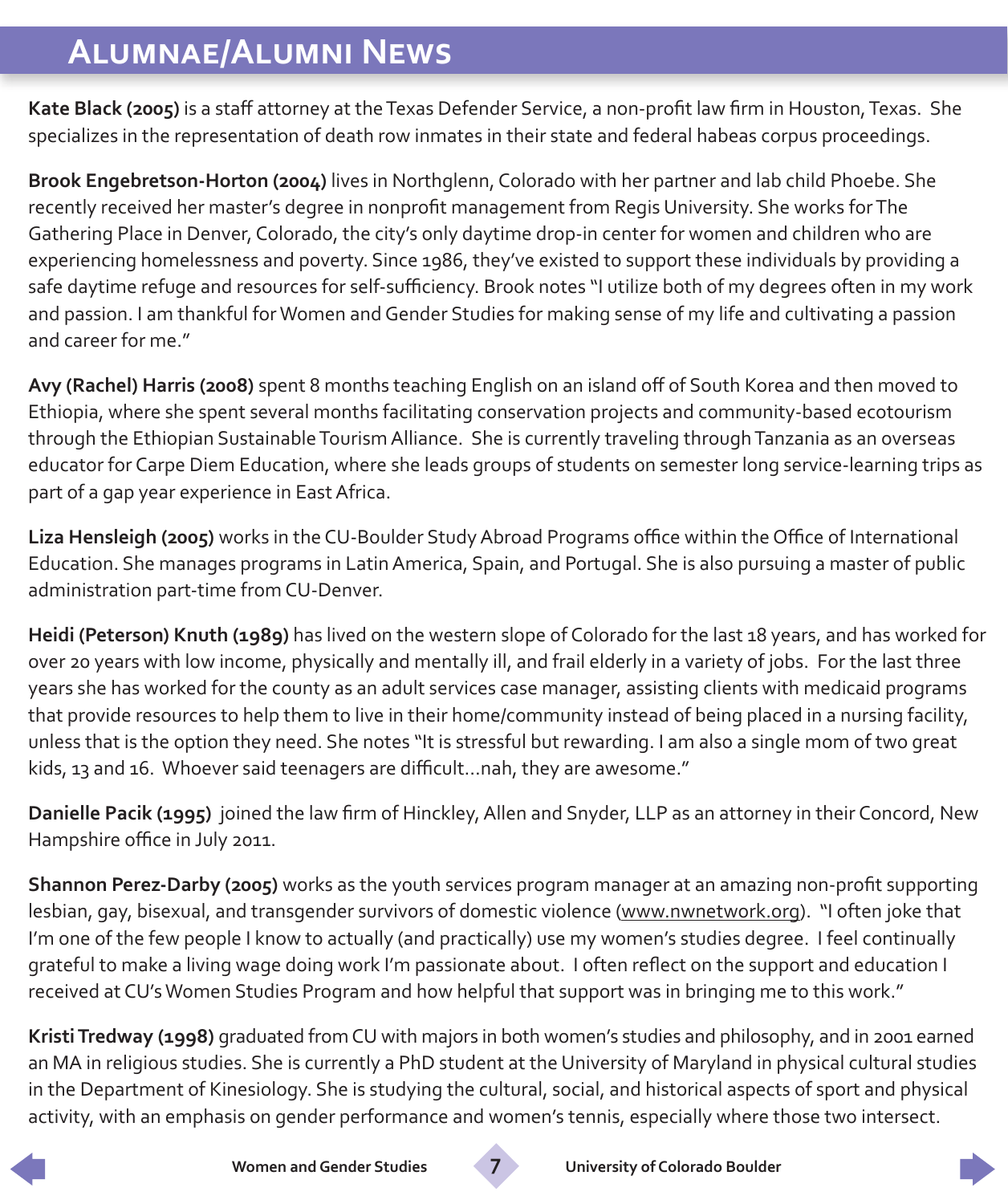# **Alumna Spotlight: Annee Knight**

**Annee Knight (1997)** designs exhibits at the Charles M. Schulz Museum in Santa Rosa, CA and is currently working on an exhibit entitled "*Leveling the Playing Field*" which commemorates the 40th Anniversary of Title IX and celebrates the history of women in sports. After this venue, they hope to travel the exhibit nationally.









Peanuts—September 29, 1979 © 1979 Peanuts Worldwide LLC.

#### **Leveling the Playing Field: Commemorating the 40th Anniversary of Title IX and Celebrating the History of Women in Sports**

at the Charles M. Schulz Museum & Research Center, Santa Rosa, California December 17, 2011 to August 12, 2012 [www.SchulzMuseum.org](http://www.SchulzMuseum.org)

"I have a vision, Chuck… I can see the day coming when women will have the same opportunities in sports as men!" – *Peppermint Patty, 1979*

June 23, 2012 marks the 40th anniversary of the passage of Title IX, legislation that ensures equal access to both men and women in federally-funded educational programs and activities, including sports. *Leveling the Playing Field* commemorates this milestone in sports history while adding the hilarity of Peanuts to the tribute.

*Leveling the Playing Field* features Charles Schulz's even-handed depiction of girls in sports with 86 original Peanuts comic strips, an overview of women's sports history, and examples of women's sports attire from the 1880s to the present. The exhibition will also detail Schulz's connections in the world of women's sports, his friendship with legendary sports icon Billie Jean King, and his early years coaching a local women's softball team.

After Schulz met Billie Jean King, he highlighted the issue of females in sports with a multi-day storyline in 1979 about Title IX in his comic strip. Schulz brought attention to women athletes by mentioning contemporary female sports stars and having his girl characters participate in a wide variety of sports, from football to figure skating. From Peppermint Patty's athletic dominance to Lucy's ineptitude in the right field to Marcie's total bewilderment with sports of all kinds, the girls in Peanuts were always equal participants. Programming events include a moderated conversation and autograph signing with Billie Jean King starting at 1 p.m. at the Charles M. Schulz Museum & Research Center on Sunday, January 15, 2012.

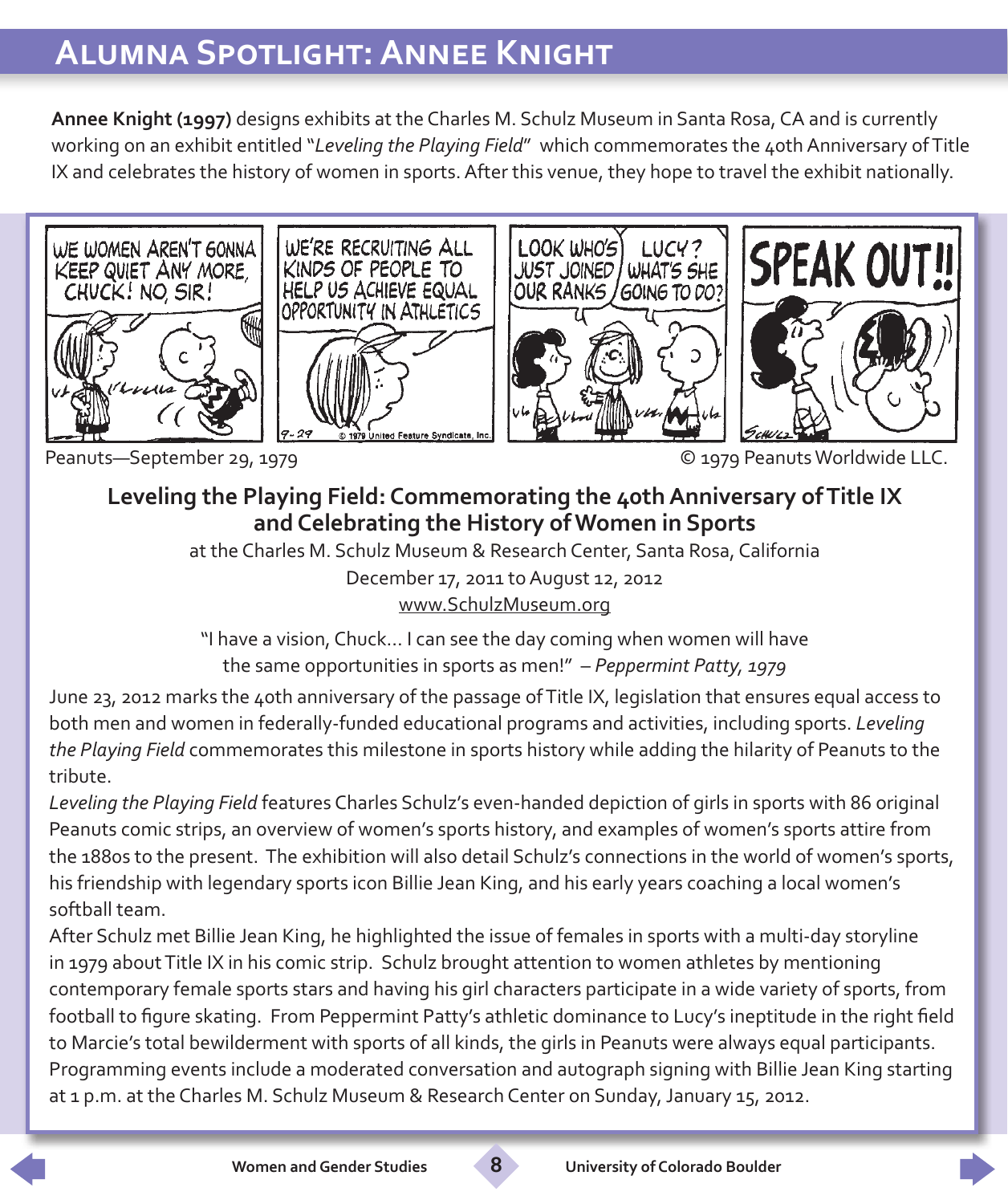#### **Gender and Terrorism: Women Politicians Gendering their Leadership and Lives**

Candice Ortbals, Associate Professor of Political Science, Pepperdine College Thursday, November 3, 4pm, Hazel Gates Woodruff Cottage

While most studies of gender and terrorism examine terrorism from the point of view of the terrorist herself, this talk examines terrorism from the point of view of women politicians, specifically in Spain and France with regards to ETA terrorism. To what degree do women politicians participate in terrorist policymaking? When they do participate do they adopt feminist frames of gender equality or do they respond to terrorism in a way that illumines traditional gender norms? In order to assess how women politicians gender their roles and actions as related to terrorism, this talk discusses analysis of anonymous interviews of women politicians in the Basque regions of Spain and France.

Sponsored by the Women and Gender Studies Program and The Colorado European Union Center of Excellence.

#### **Harvesting the Clouds: Women and Equality in Berber Morocco**

Dr. Jamila Bargach, Secretary General, Dar Si-Hmad Wednesday, November 9, 4 pm, HUMN 135

Women in the villages of the arid Aït Baamrane region of Morocco walk for hours each day to draw water for their families. However, the Aït Baamrane experiences dense fog for several months of the year and new technology allows fog to be "harvested" in nets creating abundant water. Dr. Jamila Bargach and her non-profit organization Dar Si-Hmad are working to develop fog-harvesting facilities to provide water for remote Berber villages here enabling Berber women and young girls to turn to education, so important in their striving for equality.

Sponsored by the Department of Anthropology, the Women and Gender Studies Program, and the International Affairs Program.

#### *Previous Talks this Semester:*

#### **European Integration: Anti-Semitism and EU Remedies**

Amy Elman, Professor of Political Science, Kalamazoo College October 21st, Noon, Hazel Gates Woodruff Cottage

This talk considers whether the European Union (EU) possesses the capacity and/or will to counter anti-Semitism, a prejudice that helped inspire Europe's integration in the twentieth century and threatens to subvert it in the twenty-first. After a brief overview of the specific circumstances that obliged European institutions to take action against anti-Semitism, we will consider the effectiveness of these interventions by reference to two seemingly dissimilar Member States (Austria and Sweden), each with a very different reputation and thus set of challenges for Europeans in their recent struggles against anti-Semitism.

This event was sponsored by The Colorado European Union Center of Excellence, the Program in Jewish Studies, and the Women and Gender Studies Program.





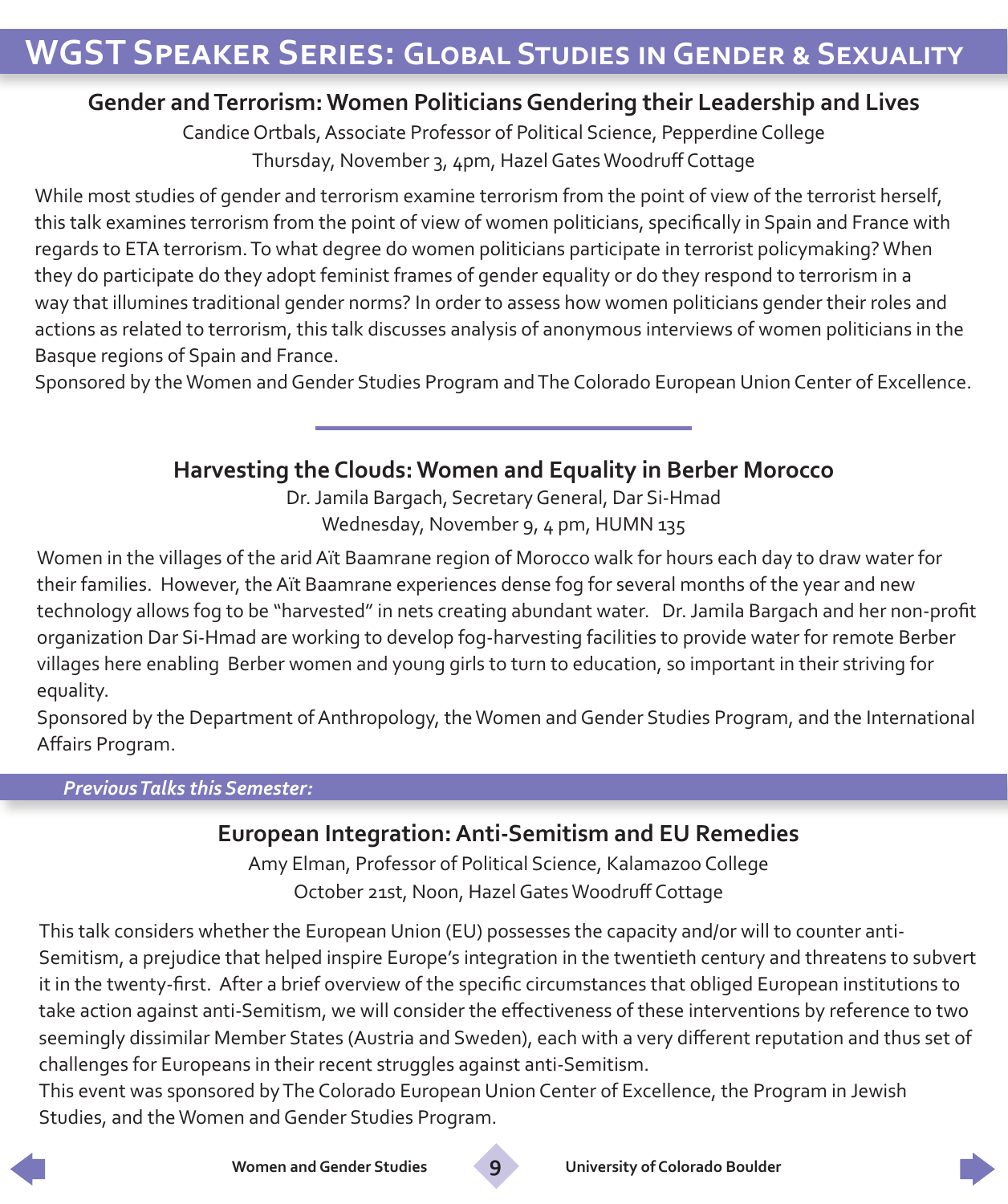# **Faculty News**

**Lorraine Bayard de Volo** gave a talk in Denver in September for the Academy of Life Long Learning on "Women and Politics in Latin America". Her paper on the "Ladies in White", women relatives of political prisoners in Cuba, has been accepted for publication and is forthcoming in *North American Congress on Latin America (NACLA)*. She is also serving as the director of the Latin American Studies Center, taking over from Rob Buffington as he stepped into the job of WGST director.

**Robert Buffington** spent a week this past summer in Oaxaca, Mexico at the Oaxaca Graduate Field School in Modern Mexican History where (among other things) he presented a *Journal of Latin American Cultural Studies* article, "La 'Dancing' Mexicana: Danzón and the Transformation of Intimacy in Post-Revolutionary Mexico City," which explores the gender politics of ballroom dancing for working-class women in mid twentieth-century Mexico City. In early October, he read a paper, "Institutional Memories: The Curious Genesis of the Mexican Police Museum," at a conference on *Crime & Punishment in Latin America: Practices and Representations*. An article based on that paper will appear in *Radical History Review*, this coming spring.

**Alison Jaggar** has given recent talks at the University of Alabama, the Australian National University, the University of Oslo, and the Pacific Division of the American Philosophical Association. She continued her work as research coordinator at the Centre for the Study of Mind in Nature at the University of Oslo, where she co-organized a conference on the topic of naturalizing moral epistemology. Alison is proud to announce that Amandine Catala and Barrett Emerick successfully defended dissertations, which she supervised, and that both are moving on to excellent positions. Both Amandine and Barrett were definitely helped by holding the graduate certificate in women and gender studies and by their experience instructing courses in WGST.

**Deepti Misri** gave a talk for the Women's Resource Center in October on "Implications of Gendered and Racial Language in the Fight for Social Justice". She talked about the challenges facing the emerging "Slutwalk" movement, particularly in light of the critiques from women of color who have been opposed to the implied "taking back" of the term "slut" in the movement's branding.

**Celeste Montoya** is serving as the Interim Director for the Colorado European Union Center of Excellence (CEUCE) for this 2011-2012 academic year. She presented a paper entitled "A New Era of Enforceable Rights? Recent EU Initiatives to Combat Violence against Women" at the American Political Science Association conference in Seattle this past September. There she also served as an invited presenter for a workshop on "Teaching Gender & Politics: Views from the Field".

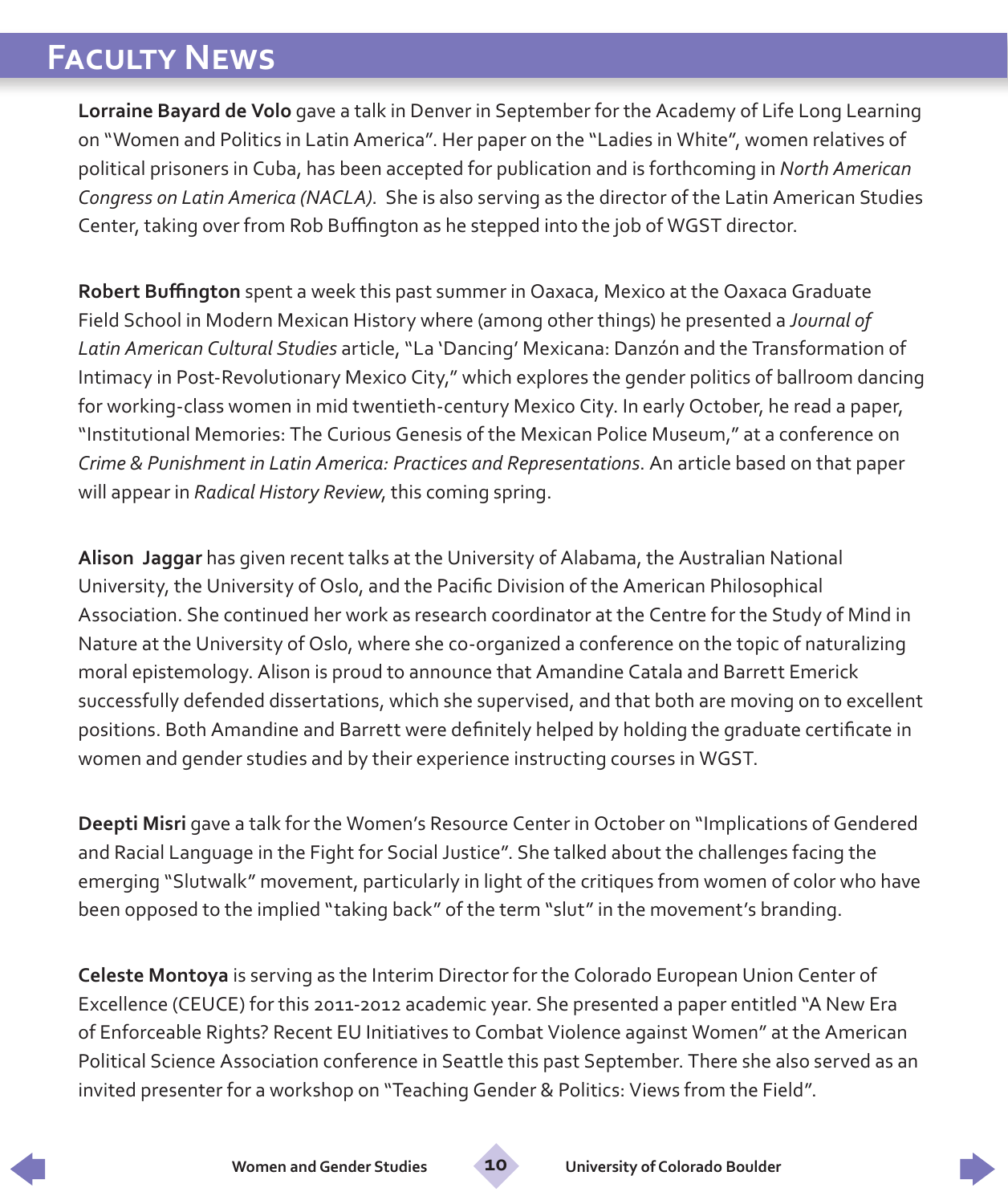### **Spring 2012 Course Offerings**

| <b>WMST 2000</b>     | <b>Introduction to Feminist Studies</b>              |
|----------------------|------------------------------------------------------|
| <b>WMST 2020</b>     | Femininities, Masculinities, Alternatives            |
| WMST 2050            | <b>Gender, Sexuality, and Popular Culture</b>        |
| WMST <sub>2600</sub> | <b>Gender, Race, and Class in a Global Context</b>   |
| WMST 3200            | <b>Religion and Feminist Thought</b>                 |
| <b>WMST 3650</b>     | <b>Women and Politics in Latin America</b>           |
| WMST 3700            | <b>Disney's Women and Girls</b>                      |
| <b>WMST 3710</b>     | <b>Gender, Violence, Representation</b>              |
| WMST 3800            | <b>Advanced Writing in Feminist Studies</b>          |
| WMST 4300            | Sex, Power, Politics                                 |
| WMST 4800            | <b>Senior Colloquium</b>                             |
| <b>WMST 6190</b>     | <b>Feminist Methodology (graduate)</b>               |
| WMST 6290            | <b>Grad Topics: Gender, Violence, Representation</b> |

These courses are sponsored by the Women and Gender Studies Program. Additional courses that may cover topics of interest are offered by other departments and are cross-listed under the course heading WMST.

#### *We'd love to hear from you! To share your updates in the next issue, please send them to [wgst@colorado.edu](mailto:wgst@colorado.edu).*

# Bolder Voices

*Women and Gender Studies Program Newsletter*

#### **Director** Robert Buffington

**Faculty**

Lorraine Bayard de Volo, Alison Jaggar, Deepti Misri, Celeste Montoya

**Staff** Alicia Turchette, Valerie Bhat

#### **Contact Information**

Women and Gender Studies Program University of Colorado Boulder Hazel Gates Woodruff Cottage 246 UCB Boulder, CO 80309-0246 Phone: (303) 492-8923 Fax: (303) 492-2549 wgst@colorado.edu <http://wgst.colorado.edu>



**University of Colorado Boulder**